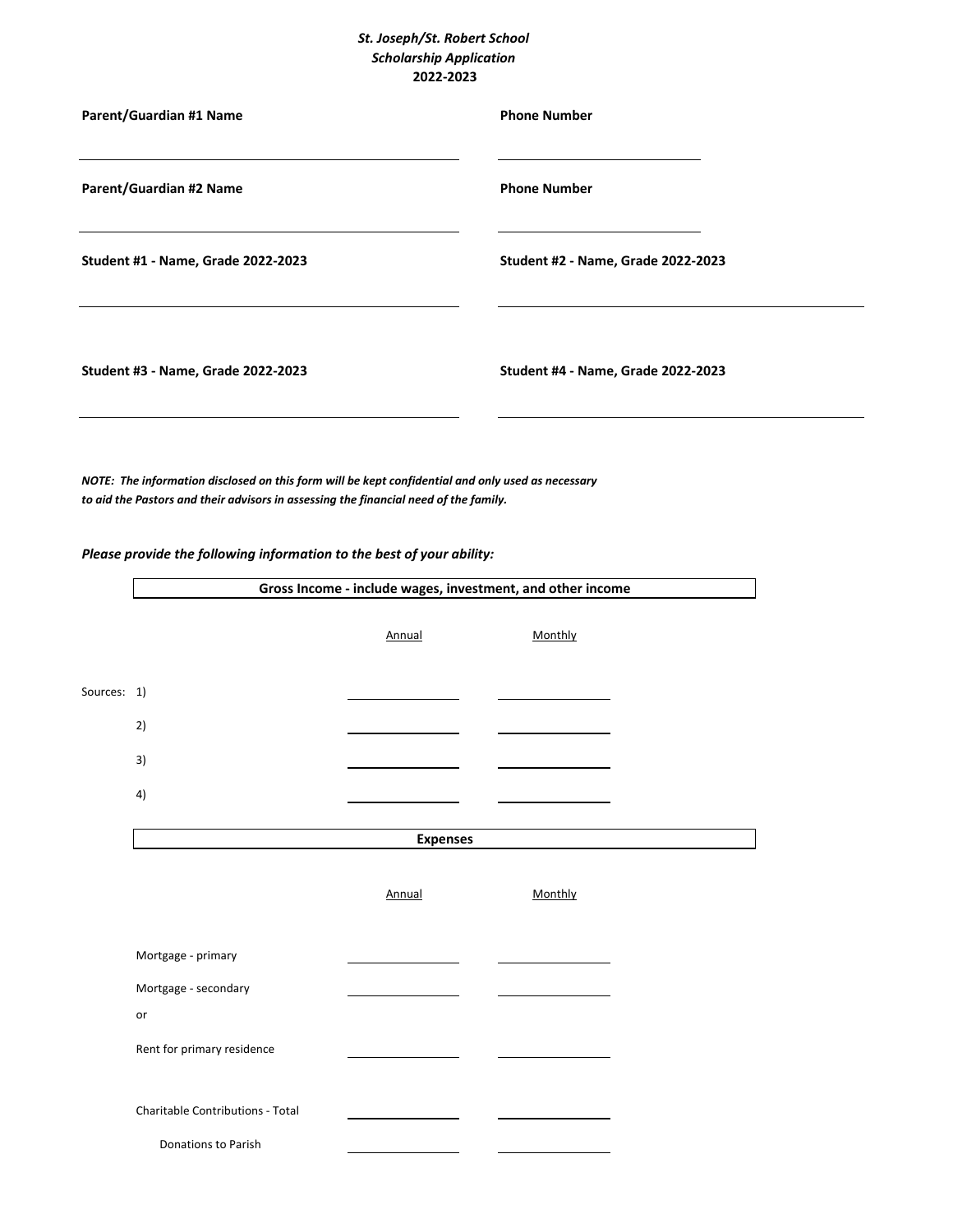## *St. Joseph/St. Robert School Scholarship Application* **2022-2023**

| Alimony and/or court appointed                       |                               |                             |
|------------------------------------------------------|-------------------------------|-----------------------------|
| child support                                        |                               |                             |
|                                                      |                               |                             |
| Other private school tuition                         |                               |                             |
| (primary/secondary grades)                           |                               |                             |
| College tuition & fees                               |                               |                             |
| Other significant expenses (e.g. medical, childcare) |                               |                             |
| 1)                                                   |                               |                             |
| 2)                                                   |                               |                             |
|                                                      | <b>Assets and Debt</b>        |                             |
|                                                      |                               |                             |
| <b>Bank Account Balances - Total</b>                 |                               |                             |
| (Checking/Savings/Money Markets)                     |                               |                             |
|                                                      |                               |                             |
| Investments                                          |                               |                             |
| (Stocks/Bonds/etc. EXCLUDE RETIREMENT FUNDS)         |                               |                             |
|                                                      | <b>Estimated Market Value</b> | <b>Related Debt Balance</b> |
| Primary Residence                                    |                               |                             |
| Other Residence(s)                                   |                               |                             |
| Vehicles                                             |                               |                             |
| 1)                                                   |                               |                             |
| 2)                                                   |                               |                             |

*WHAT AMOUNT DO YOU REALISTICALLY BELIEVE THAT YOU CAN CONTRIBUTE TO YOUR FAMILY'S TUITION BILL EACH MONTH:*